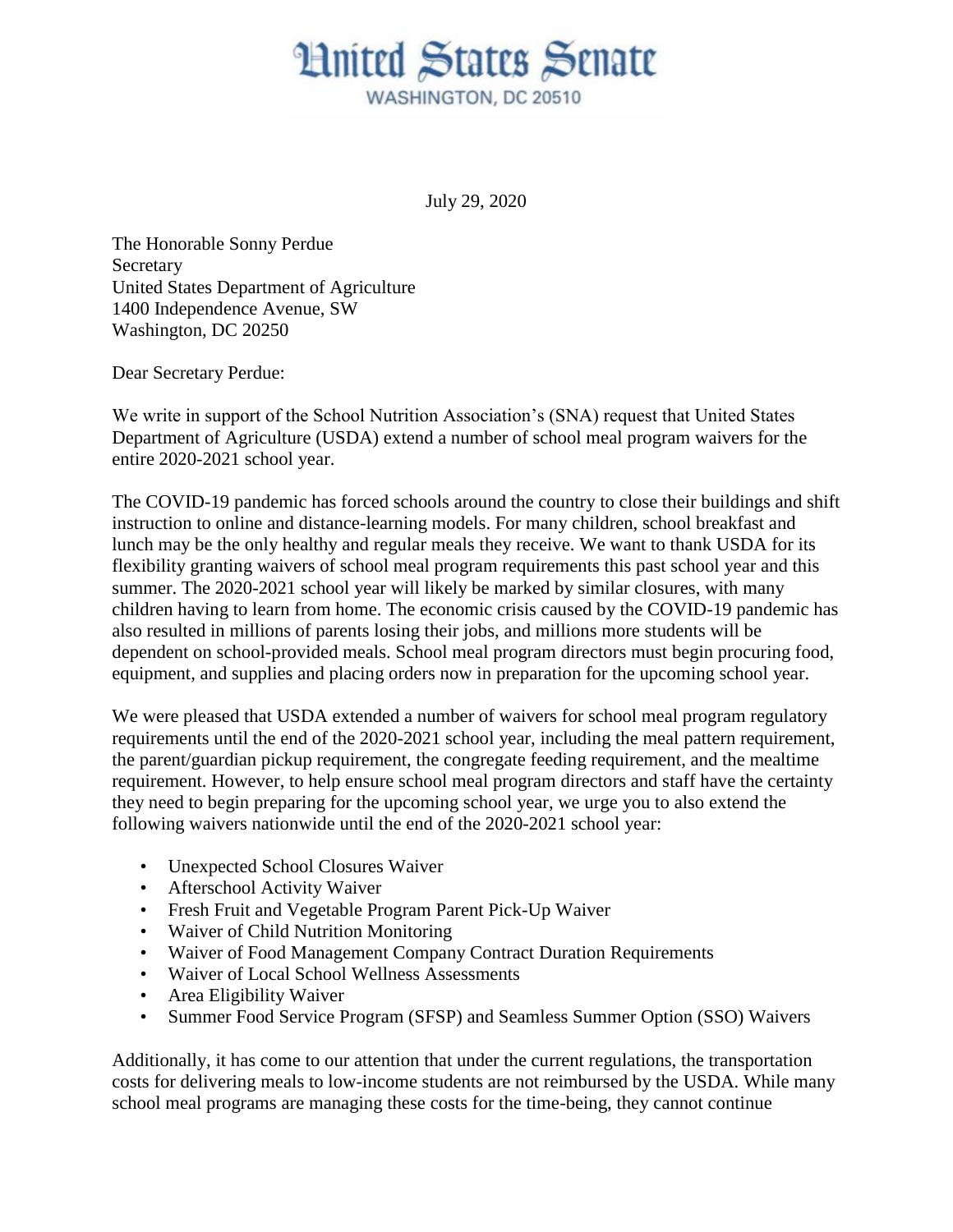absorbing them for the foreseeable future. We ask that the USDA make additional funds available to schools to assist with the cost of delivering meals to low-income students until regular school operations are restored.

During such an unprecedented crisis, we must ensure that schoolchildren have enough to eat. We thank USDA for all its work so far that helped keep children fed, and we ask that you continue doing everything you can to do the same for the upcoming school year.

Sincerely,

Margaret Wood Hassan Susan M. Collins<br>
United States Senator<br>
United States Senator United States Senator United States Senator

Michael F. Bennet Richard Blumenthal

Cory A. Booker Sherrod Brown

Benjamin L. Cardin Thomas R. Carper

Richard J. Durbin Dianne Feinstein

Kirsten Gillibrand Martin Heinrich United States Senator United States Senator

Mazie K. Hirono Doug Jones

Angus S. King, Jr. Amy Klobuchar

Patrick Leahy Joe Manchin III

Edward J. Markey Robert Menendez

Jeffrey A. Merkley Christopher S. Murphy

United States Senator United States Senator

United States Senator United States Senator

United States Senator United States Senator

Robert P. Casey, Jr. Christopher A. Coons United States Senator United States Senator

United States Senator United States Senator

United States Senator United States Senator

United States Senator United States Senator

United States Senator United States Senator

United States Senator United States Senator

United States Senator United States Senator